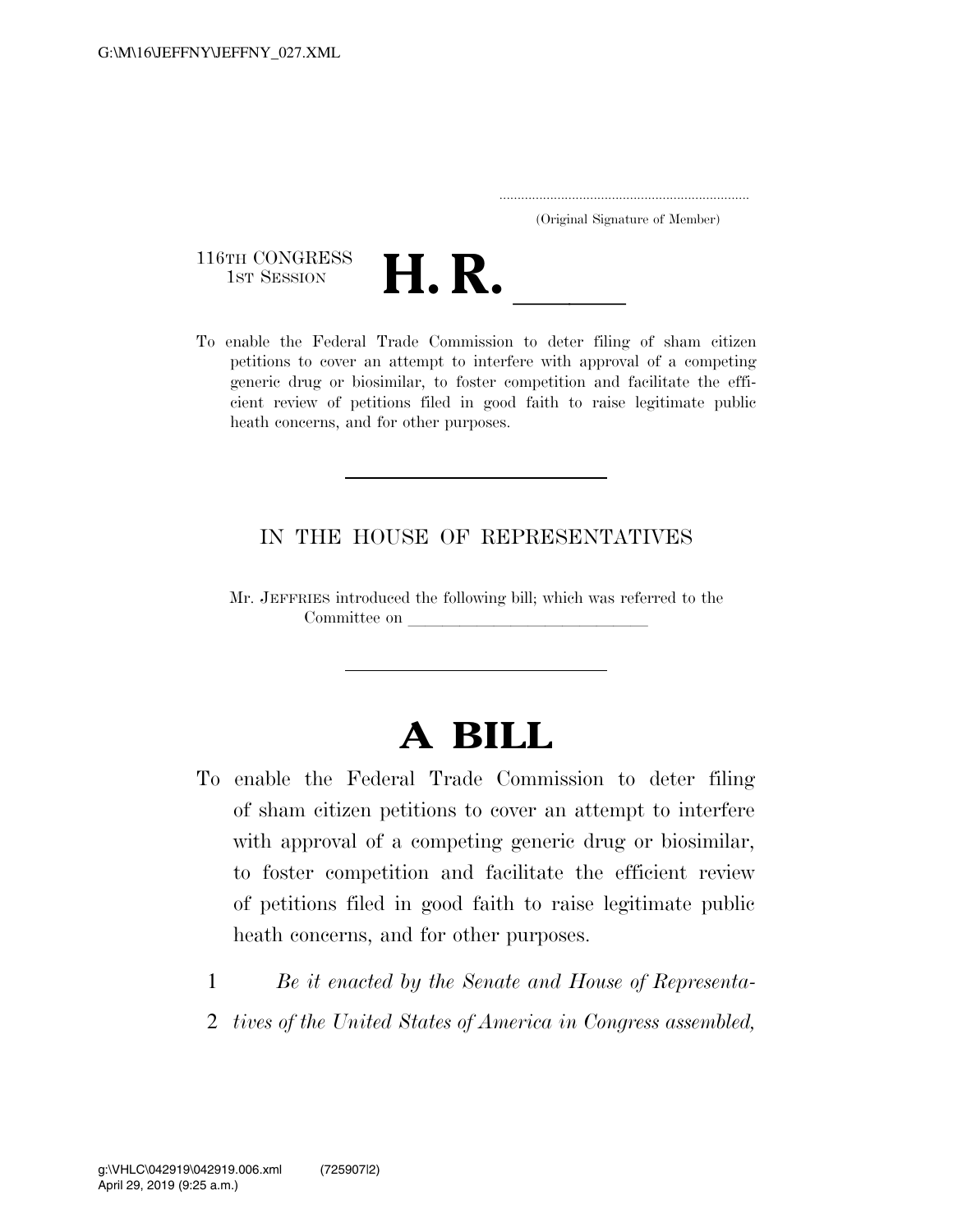$\mathfrak{D}$ 

#### **SECTION 1. SHORT TITLE.**

 This Act may be cited as the ''Stop Significant and Time-wasting Abuse Limiting Legitimate Innovation of New Generics Act'' or the ''Stop STALLING Act''.

## **SEC. 2. FEDERAL TRADE COMMISSION ENFORCEMENT AGAINST SHAM PETITIONS.**

(a) DEFINITIONS.—In this section:

 (1) COMMISSION.—The term ''Commission'' means the Federal Trade Commission.

 (2) COVERED APPLICATION.—The term ''cov- ered application'' means an application filed pursu- ant to subsection (b)(2) or (j) of section 505 of the Federal Food, Drug, and Cosmetic Act (21 U.S.C. 355) or section 351(k) of the Public Health Service Act (42 U.S.C. 262(k)).

 (3) COVERED PETITION.—The term ''covered petition'' means a petition, or a supplement to a pe- tition, filed under section 505(q) of the Federal 19 Food, Drug, and Cosmetic Act  $(21 \text{ U.S.C. } 355(q))$ .

(4) PERSON.—The term ''person'' means—

21 (A) an individual or entity;

 (B) its directors, officers, employees, agents, representatives, successors, and assigns; and

 (C) the joint ventures, subsidiaries, part-nerships, divisions, groups, and affiliates it con-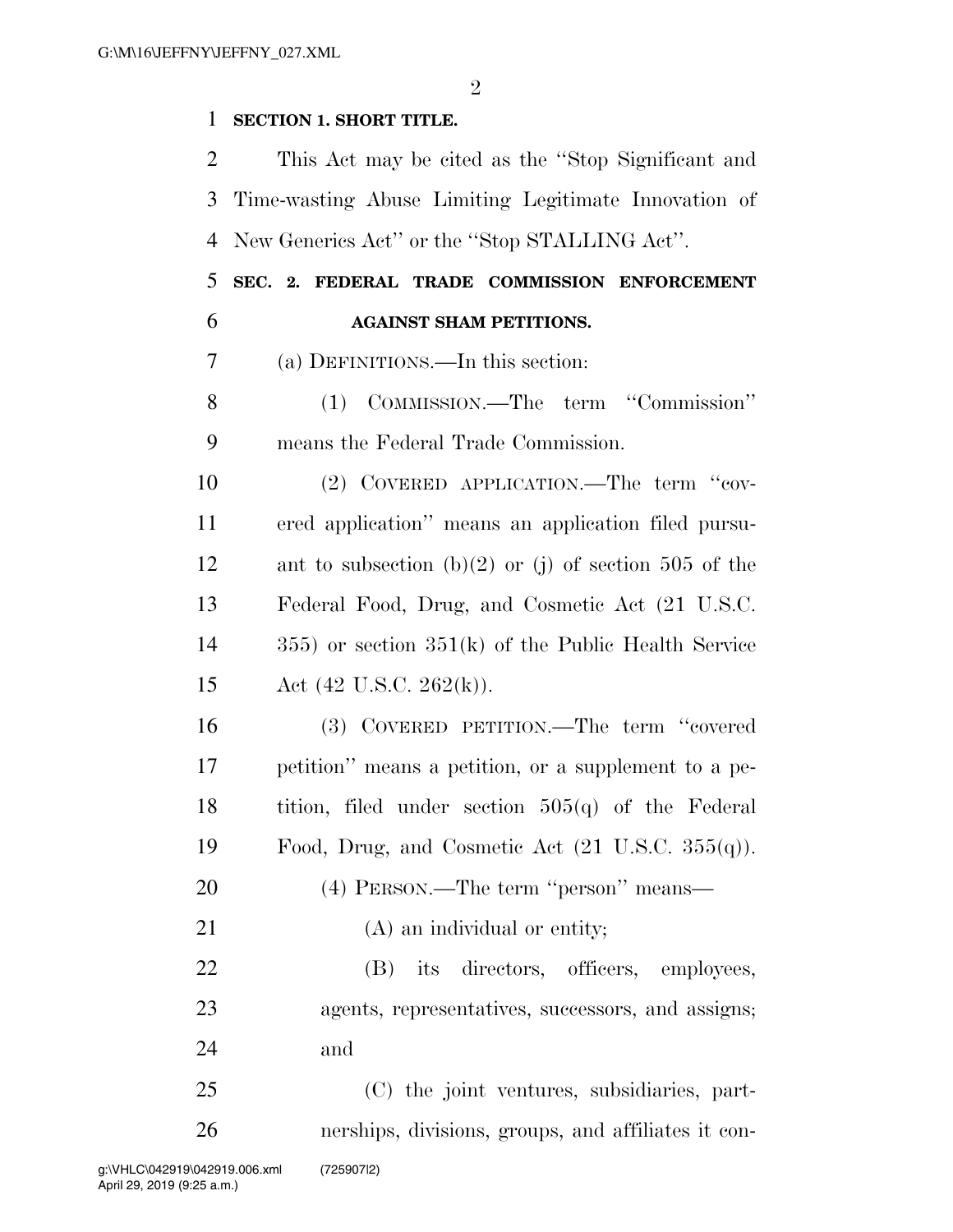trols, and the respective directors, officers, em- ployees, agents, representatives, successors, and assigns of each.

 (5) SERIES OF COVERED PETITIONS.—The term ''series of covered petitions'' means any group of more than one covered petition.

 (6) SHAM.—The term ''sham'' means a covered petition that is objectively baseless and that at- tempts to use a governmental process, as opposed to the outcome of that process, to interfere with the business of a competitor, or a series of covered peti- tions, that attempts to use a governmental process, as opposed to the outcome of that process, to inter-fere with the business of a competitor.

(b) VIOLATION.—

 (1) IN GENERAL.—A person submitting or causing the submission of a covered petition or a se- ries of covered petitions that is a sham shall be lia- ble for engaging in an unfair method of competition 20 under section  $5(a)(1)$  of the Federal Trade Commis-sion Act (15 U.S.C. 45(a)(1)).

(c) CIVIL ACTION.—

 (1) IN GENERAL.—If the Commission has rea- son to believe that the submission of a covered peti-tion or a series of covered petitions constitutes a vio-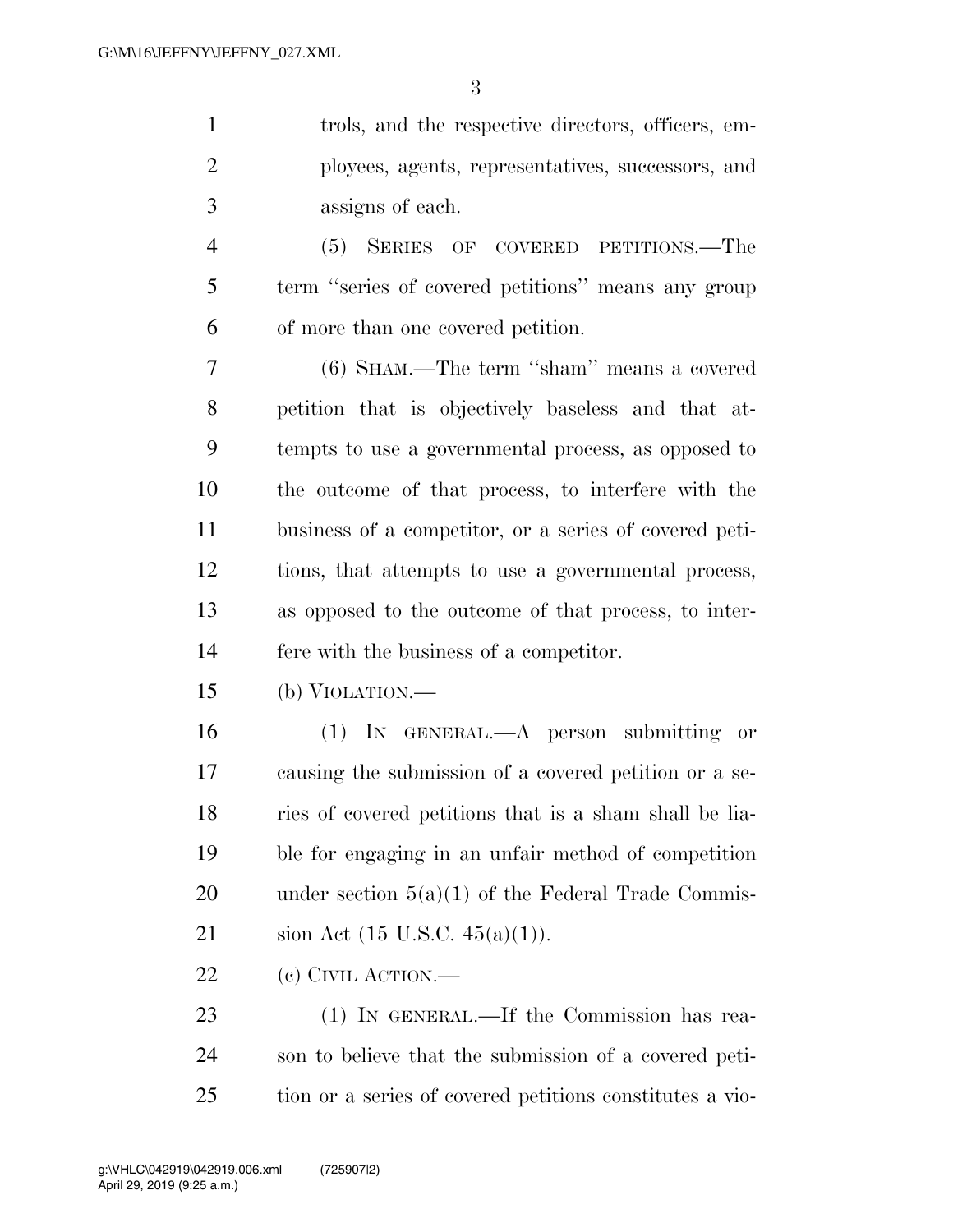lation of section 5(a)(1) of the Federal Trade Com-2 mission Act  $(15 \text{ U.S.C. } 45(a)(1))$ , the Commission may commence a civil action to recover a civil pen- alty and seek other appropriate relief in a district court of the United States against any person that submitted or caused to be submitted such covered petition or such series of covered petitions, including successors or assigns.

 (2) PRESUMPTION.—In a civil action under paragraph (1), a covered petition shall be presumed to be part of a series of covered petitions that is a sham under subsection (b) of this section if the Sec- retary of Health and Human Services has deter- mined that the covered petition was submitted with the primary purpose of delaying the approval of a covered application, was part of a series of covered petitions, and has referred such determination to the Federal Trade Commission in writing, with a rea-soned basis for the determination.

 (3) EXCEPTION.—The presumption in para- graph (2) shall not apply if the defendant estab- lishes, by a preponderance of the evidence, that the series of covered petitions that includes the covered petition referred to the Commission by the Secretary of Health and Human Services is not a sham.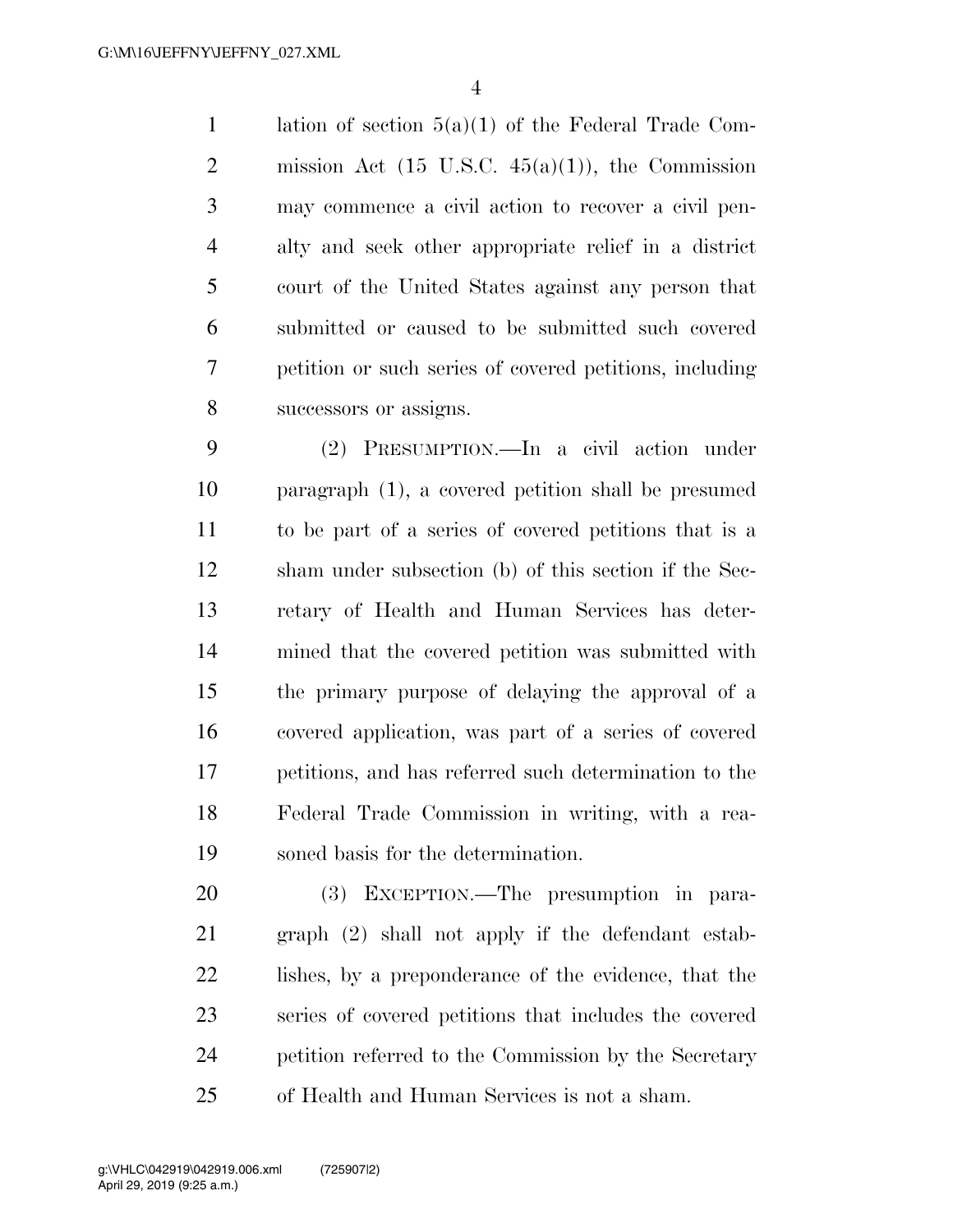(4) CIVIL PENALTY.—In an action under para- graph (1), any person that has been found liable for a violation of section 5(a)(1) of the Federal Trade 4 Commission Act  $(15 \text{ U.S.C. } 45(a)(1))$  shall be sub-5 ject to a civil penalty for each violation of not more than the greater of—

 (A) any revenue earned from the sale by such person of any drug product, referenced in a covered application that was the subject of a covered petition or a series of covered petitions that is a sham, during the period in which the covered petition or series of covered petitions was under review by the Secretary of Health and Human Services; or

 (B) \$50,000 for each calendar day that each covered petition that is a sham or that was part of a series of covered petitions that is a sham was under review by the Secretary of Health and Human Services.

 (5) ANTITRUST LAWS.—Nothing in this section shall modify, impair, limit, or supersede the applica- bility of the antitrust laws as defined in subsection (a) of the first section of the Clayton Act (15 U.S.C. 12(a)), and of section 5 of the Federal Trade Com-